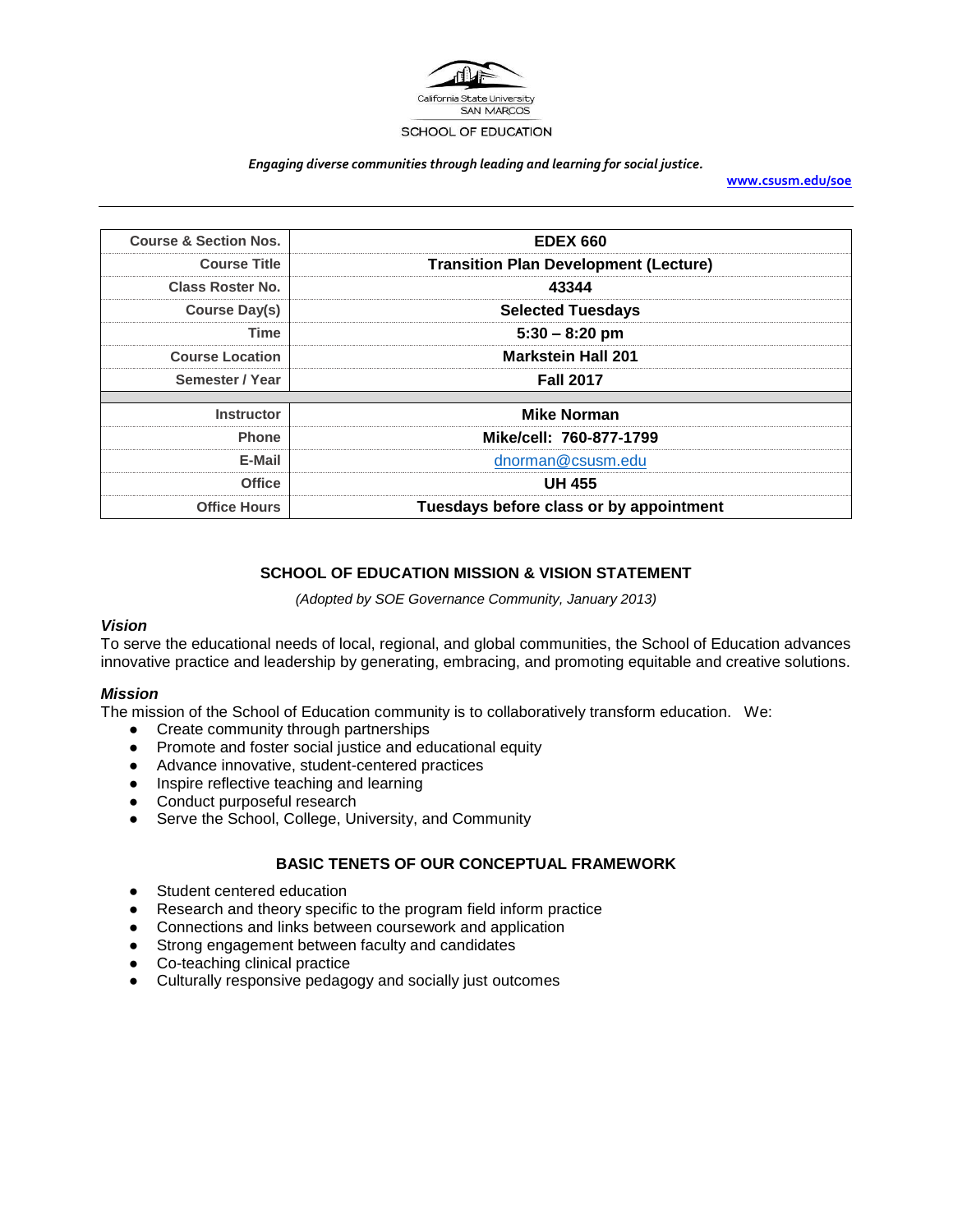# **TABLE OF CONTENTS**

| <b>COURSE DESCRIPTION</b>                                                  | $\overline{c}$ |
|----------------------------------------------------------------------------|----------------|
| Induction Plan Development                                                 | $\overline{c}$ |
| <b>Unique Course Requirements</b>                                          | $\overline{2}$ |
| REQUIRED TEXTS, MATERIALS AND/OR ACCOUNTS                                  | $\overline{2}$ |
| <b>Required Texts</b>                                                      | $\overline{2}$ |
| <b>Cougar Courses</b>                                                      | 3              |
| <b>TaskStream Account</b>                                                  | 3              |
| <b>COURSE LEARNING OUTCOMES</b>                                            | 3              |
| Authorization to Teach English Learners                                    | 3              |
| Teacher Performance Expectation (TPE) Competencies                         | 3              |
| Expected Dispositions for the Education Profession                         | 4              |
| PROGRAM STUDENT LEARNING OUTCOMES                                          | $\overline{4}$ |
| Preliminary Mild/Moderate and Moderate/Severe Education Specialist Program | 4              |
| SCHEDULE/COURSE OUTLINE FOR EDEX 660 SEMINAR                               | 5              |
| COURSE REQUIREMENTS AND GRADED COURSE COMPONENTS                           | 6              |
| Course Assignments - Detail provided inside the Cougar Course              | 6              |
| <b>Grading Standards</b>                                                   | 6              |
| <b>Final Exam Statement</b>                                                | 6              |
| School of Education/Course Attendance Policy                               | 6              |
| Policy on Late/Missed Work                                                 | 7              |
|                                                                            |                |
| <b>Student Collaboration Policy</b><br><b>GENERAL CONSIDERATIONS</b>       | $\overline{7}$ |
|                                                                            | 7              |
| <b>CSUSM Academic Honesty Policy</b>                                       | 7              |
| Plagiarism                                                                 | 7              |
| Students with Disabilities Requiring Reasonable Accommodations             | 7              |
| <b>Credit Hour Policy Statement</b>                                        | $\overline{7}$ |
| All University Writing Requirement                                         | 8              |
| <b>Course Format</b>                                                       | 8              |
| Necessary Technical Competency Required of Students                        | 8              |
| Contact Information for Technical Support Assistance                       | 8              |
| <b>Electronic Communication Protocol</b>                                   | 8              |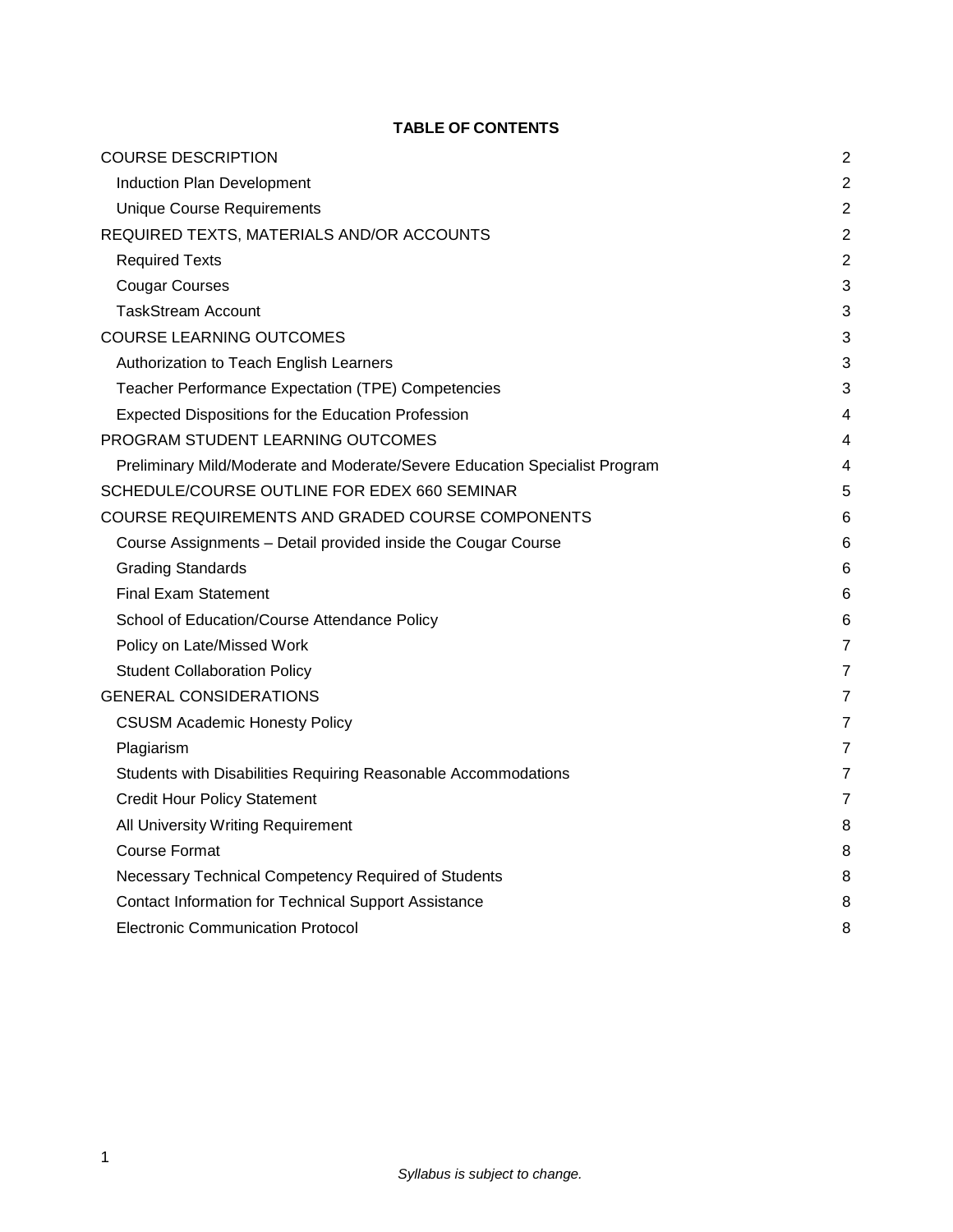# **COURSE DESCRIPTION**

## <span id="page-2-1"></span><span id="page-2-0"></span>**Induction Plan Development**

Development of an Individualized Transition Development Plan for Preliminary Mild/Moderate and Moderate/Severe Education Specialist Intern candidates. *Graded Credit/No Credit. Co-requisite: EDMX 671*

EDEX 660 is companion course for clinical practice that supports interns in internship placements and in the preliminary development of the transition plan toward preparation for the district or county induction clear credential process. This course is candidate-centered, designed to equip new Add-On candidates for a yearlong internship experience. It covers mandated and supplemental topics for candidates to become an education specialist teacher with well-developed skills. Lean into the process, complete documentation, and enjoy this journey!

## <span id="page-2-2"></span>**Unique Course Requirements**

Interns are provided support during the first semester of their internship through mentorship and coursework. Interns will become competent in the development of an Individualized Education Plan (IEP). Interns are exposed to basic authentic and standardized assessment, and overview of Federal Disabling Conditions. First half of developing an Individualized/Induction Transition Development Plan that summarizes strengths and areas for continued professional growth based upon the Education Specialist Teacher Performance Expectations and field experiences

In the companion Clinical Practice/Intern course, EDMX572 or EDMX671, all candidates are required to participate in a **Breadth of Experience visitation week**, and to complete written Observation and Reflection assignments to that end. These assigned site visits are designed to meet program standards and to prepare candidates for the requirements inherent in the specific credential program.

Candidates are required to have dependable, consistent access to a computer. Many assignments will require the use of a computer during class sessions.

- Candidates are expected to use "person-first" language in all written and oral assignments and class discussions (e.g., "Student with Down syndrome," rather than "Down syndrome student." Use "Johnny who has autism," rather than "My autistic student"). **Please read the article at this website before the course begins:<http://www.inclusionproject.org/lets-all-play/people-first-language/>**
- Candidates post assignments in the web course by midnight on the date they are due.
	- If there are extraordinary circumstances that impact completion of assignments, candidates must advise the instructors as soon as possible.
	- If there are questions or concerns, candidates are expected to contact the instructors via university email.
	- Candidates are expected to complete all assigned work. There will be a reduction in points for any assignments submitted after due dates, unless *prior* instructor approval is secured.
	- Exceptions will be handled on a case-by-case basis, at the discretion of the instructors.
- Candidates are expected to proofread and edit all written assignments prior to submission. Candidates will ensure their writing is error-free (grammar, syntax, spelling), and ideas are logically and concisely presented. Assignment credit will reflect any oversight.
- Candidates are advised to keep a copy of all written work. These copies are needed for future use as professional portfolio entries.

# **REQUIRED TEXTS, MATERIALS AND/OR ACCOUNTS**

# <span id="page-2-4"></span><span id="page-2-3"></span>**Required Texts**

Shelton, C.F., Pollingue, A.B. (2009) the exceptional teachers handbook, the first year special education teacher's guide to success, 3<sup>rd</sup> edition. Corwin, Thousand Oaks CA 91320 ISBN -13: 978-1412969147

Access to the Cougar Course is required, as well as a full year account with Taskstream.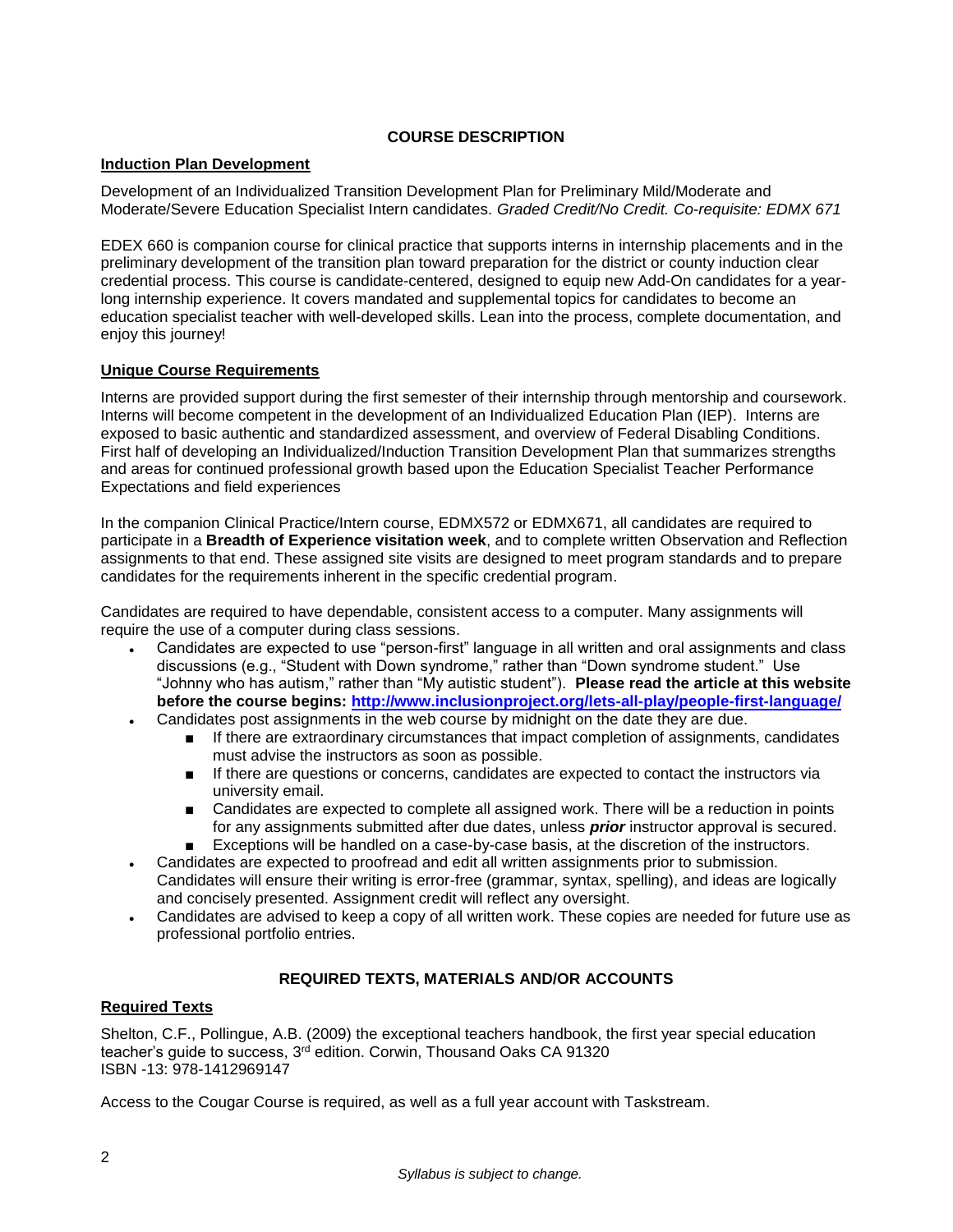A good-to-high quality 2-inch binder, suitable to serve as a Professional Employment Portfolio is also required. For this project, candidates also need a box of good quality plastic page protectors and 12 *WIDE* divider pages with typed label capability. Modify to meet the specific needs of Interns. The name can be changed to support the interns.

## <span id="page-3-0"></span>**Cougar Courses**

[https://cc.csusm.edu](https://cc.csusm.edu/)

## <span id="page-3-1"></span>**TaskStream Account**

The School of Education uses Taskstream to manage candidate data regarding Teacher Performance Expectations (TPEs), clinical practice, signature assignments, and professional disposition assessments. Concurrent candidates must be enrolled in Taskstream throughout the Multiple Subject, Mild/Moderate and Moderate/Severe Education Specialist program(s). Enrollment fees are paid by going to [www.taskstream.com](https://copilot.csusm.edu/owa/redir.aspx?C=JQGRF98_YUaQtaUmRLCQfVWnwmJwxs9IDInTVMhk81xWIUA7hRT2uY6jlnFWAAXDSUJtKsld_Qs.&URL=http%3a%2f%2fwww.taskstrem.com) and registering for at least one year. Concurrent candidates and candidates completing both the Mild/Moderate and Moderate/Severe credentials must enroll for a minimum of two years. UPDATE HERE: After enrolling, to access the Education Specialist program from the Taskstream home page (this is noted by a DRF icon), find the Self-Enrollment area and click the **Enter Code** button. Then enter the word "**\_\_\_\_\_\_\_\_\_\_** and the program code which is available from the Program Coordinator or Instructor upon request.

If this is the correct program, click the **Enroll** button. The Education Specialist program now will appear on individual Taskstream home page upon log in**. Be certain to note enrollment name and password**.

## **COURSE LEARNING OUTCOMES**

<span id="page-3-2"></span>Upon successful completion of this course, students will have completed:

- 1) Preliminary development of an Individualized Development Transition Plan (IDTP) describing a candidate's strengths and professional growth goals, including specific emphasis for future professional development, study, and/or experiences;
- 2) Preliminary completion of the Cal State San Marcos Preliminary Education Specialist Teaching Performance Expectations (ES TPEs) Clinical Practice Assessment with descriptions of artifacts of knowledge and skills demonstrated;
- 3) Completion of the requisite (minimum of five) Special Education Field Experience Logs documenting field experiences in a broad range of service delivery options required of the California Commission on Teacher Credentialing (CCTC);
- 4) Develop foundational knowledge of Special Education laws and timelines.
- 5) Develop pedagogical skills to support students with special needs. This includes the application of accommodations and necessary modifications.
- 6) Develop an understanding of standardized and authentic assessment .
- 7) Understanding how to case manage an Individualized Education Program (IEP).

### **For Credential Courses:**

### <span id="page-3-3"></span>**Authorization to Teach English Learners**

This credential program has been specifically designed to prepare teachers for the diversity of languages often encountered in California public school classrooms. The authorization to teach English learners is met through the infusion of content and experiences within the credential program, as well as additional coursework. Candidates successfully completing this program receive a credential with authorization to teach English learners. *(Approved by CCTC in SB 2042 Program Standards, August 2002)*

### <span id="page-3-4"></span>**Teacher Performance Expectation (TPE) Competencies**

The course objectives, assignments, and assessments have been aligned with the CTC standards for both the Multiple Subject and Special Education Credentials. This course is designed to help teachers seeking a California teaching credential to develop the skills, knowledge, and attitudes necessary to assist schools and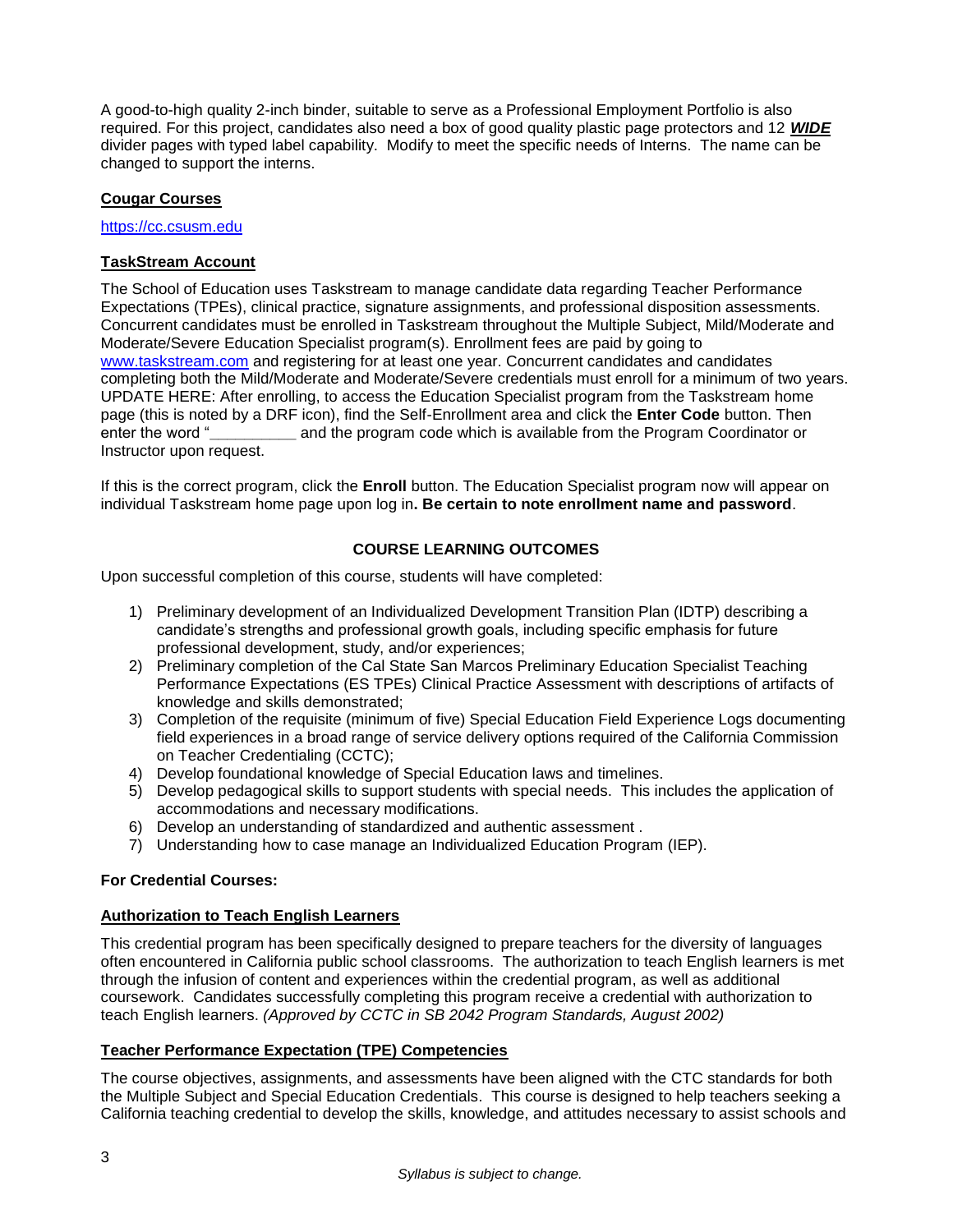district in implementing effective programs for all students. The successful candidate will be able to merge theory and practice in order to realize a comprehensive and extensive educational program for all students. Candidates in EDMX 671 are required to address the Education Specialist TPEs.

### <span id="page-4-0"></span>**Expected Dispositions for the Education Profession**

Education is a profession that has, at its core, certain dispositional attributes that must be acquired and developed. Teaching and working with learners of all ages requires not only specific content knowledge and pedagogical skills, but also positive, informed attitudes about the multiple dimensions of the profession. The School of Education has identified six dispositions that must be evident in teacher candidates: social justice and equity, collaboration, critical thinking, professional ethics, reflective teaching and learning, and life-long learning. These dispositions have observable actions that will be assessed throughout the preparation program. For each dispositional element, there are three levels of performance - *unacceptable*, *initial target*, and *advanced target*. The description and rubric for the three levels of performance offer measurable behaviors and examples.

The assessment is designed to provide candidates with ongoing feedback for their growth in professional dispositions and includes a self-assessment by the candidate. The dispositions and rubric are presented, explained and assessed in all program courses in each program as well as in clinical practice. Based upon assessment feedback, candidates will compose a reflection that becomes part of the candidate's Education Specialist Teaching Performance Expectation portfolio. Candidates are expected to meet the levels of *meets or exceeds* at this final level of the Concurrent program.

# **PROGRAM STUDENT LEARNING OUTCOMES**

## <span id="page-4-2"></span><span id="page-4-1"></span>**Preliminary Mild/Moderate and Moderate/Severe Education Specialist Program**

Upon successful program completion, Preliminary Education Specialist teacher candidates will demonstrate proficiencies in

- 1. Applying current disability-related federal and state laws, procedures, and ethics pertaining to special education referral and eligibility and Individual Education Program plan development, monitoring, and implementation
- 2. Using various formal and informal assessment data from multiple sources to a) develop IEP goals based upon individual students' assessed needs and b) monitor student progress toward IEP goal achievement
- 3. Using knowledge of the characteristics of various disabilities and their effects on learning, skill development, and behavior to develop and deliver appropriate instruction to advance student progress toward IEP goal attainment and meaningful participation and progress in the curriculum
- 4. Differentiating instruction through a) knowledge and application of a variety of instructional and positive behavior support methodologies and b) use of technology inclusive of augmentative and alternative communication systems, applications, and devices
- 5. Collaborating, coordinating, consulting, and co-teaching effectively with general educators, special education and related service providers, paraeducators, students' families and community agency personnel to maximize communication and instructional quality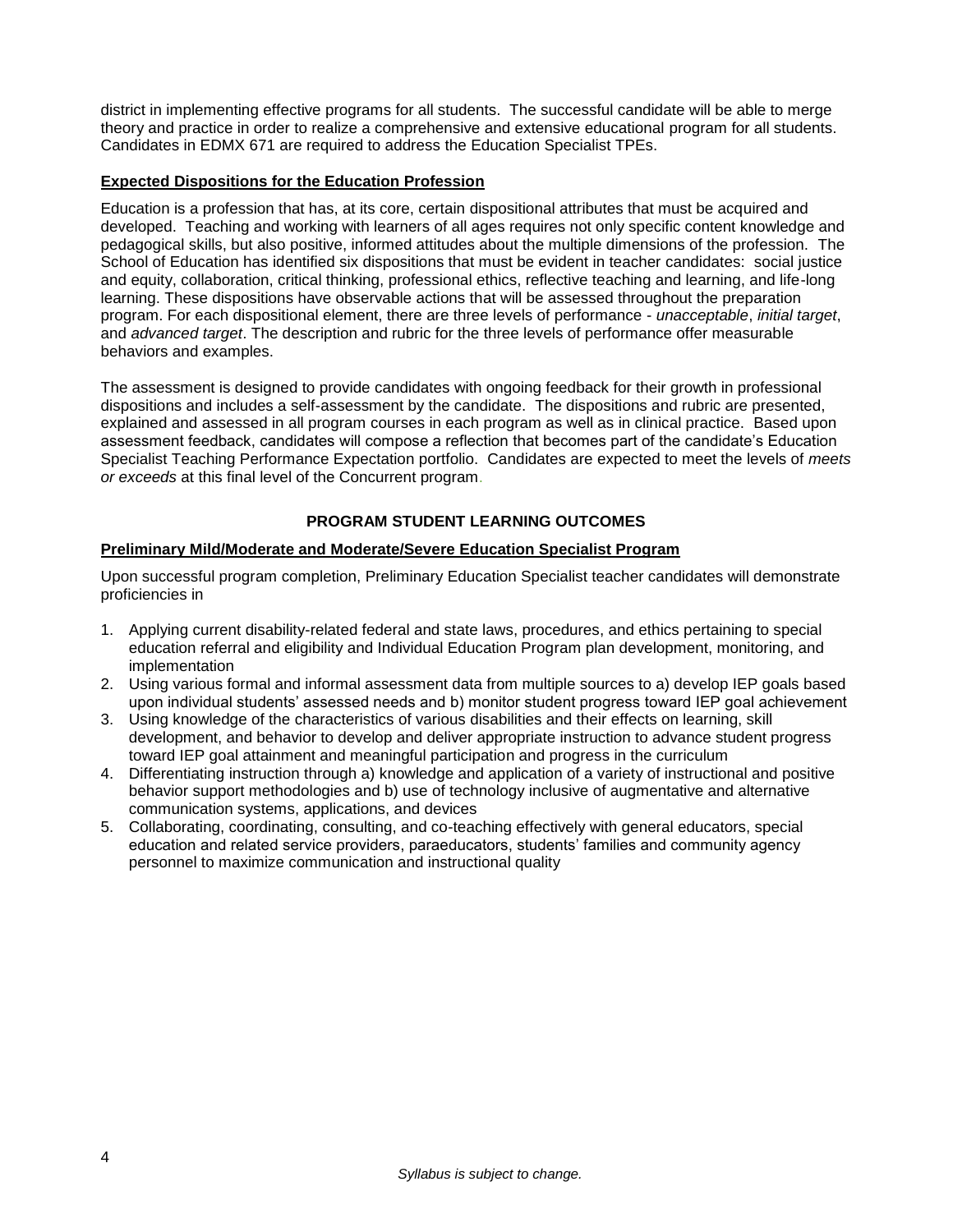## **SCHEDULE/COURSE OUTLINE FOR EDEX 660 SEMINAR**

<span id="page-5-0"></span>

| W                                                                                                                                                                                                            | Fall 2017 5:30-8:15 pm                      |                                                                                                                                                                                                       |                                        |                         |  |
|--------------------------------------------------------------------------------------------------------------------------------------------------------------------------------------------------------------|---------------------------------------------|-------------------------------------------------------------------------------------------------------------------------------------------------------------------------------------------------------|----------------------------------------|-------------------------|--|
|                                                                                                                                                                                                              | <b>DATES</b>                                | <b>CLASS ACTIVITY/TOPIC DESCRIPTION</b>                                                                                                                                                               | <b>READ/DO</b>                         | <b>DUE</b>              |  |
| Read through ENTIRE course online. Note resources, media, readings, and<br>download assessment documents. Set up Class digital file, sub files: TPEs, Portfolio,<br>ITDP, Professional Dispositions - begin! |                                             |                                                                                                                                                                                                       |                                        |                         |  |
| $\mathbf{1}$                                                                                                                                                                                                 | T<br>8/29/17<br>F <sub>2</sub> F<br>Seminar | Orientation: Review of Syllabus, Assignments, including what to<br>expect in internship placements, caseload management, scheduling,<br>and collaboration with other professionals.                   | Syllabus<br>PRINT IDTP<br>for US & ISP | GTKY, Profile<br>photo  |  |
| $\sqrt{2}$                                                                                                                                                                                                   | 9/6<br>Online                               | <b>Reading/ Online Activity</b>                                                                                                                                                                       |                                        | Submit in<br>CC         |  |
| 3                                                                                                                                                                                                            | 9/12<br>Online                              | <b>Reading/ Online Activity</b>                                                                                                                                                                       |                                        | Submit in<br>CC         |  |
| $\overline{4}$                                                                                                                                                                                               | T<br>9/19<br>F <sub>2</sub> F<br>Seminar    | <b>Interns and Intern Support Provider Workshop</b><br>Caseloads, TPEs, Professional Dispositions, working with<br>paraprofessionals, IEP development/ support, and scheduling.                       | Visitation<br>Log#1                    | Submit in<br>Portal, CC |  |
| $\,$ 5                                                                                                                                                                                                       | 9/26<br>Online                              | <b>Reading/ Online Activity</b>                                                                                                                                                                       |                                        | Submit in<br>CC         |  |
| 6                                                                                                                                                                                                            | 10/03<br>Online                             | <b>Reading/ Online Activity</b>                                                                                                                                                                       |                                        | Submit in<br>CC         |  |
| $\overline{\mathcal{I}}$                                                                                                                                                                                     | Τ<br>10/10<br>F <sub>2</sub> F<br>Seminar   | <b>Overview: Individualized Education Program (IEP) Workshop</b><br>Development/Overview/Timelines, including knowing the components<br>and writing a basic IEP, timelines, and IEP meeting protocol. | Visitation<br>Log #2                   |                         |  |
| 8                                                                                                                                                                                                            | 10/17<br>Online                             | Reading/ Online Activity Taskstream Self -Assessment                                                                                                                                                  | Professional<br>Dispositions           | <b>SUBMIT</b>           |  |
| $\overline{9}$                                                                                                                                                                                               | 10/24<br>Online                             | <b>Reading/ Online Activity</b>                                                                                                                                                                       |                                        | Submit in<br>cc         |  |
| 10                                                                                                                                                                                                           | 10/31<br>F <sub>2F</sub><br>Seminar         | <b>Assessment Overview Workshop</b><br>Preliminary knowledge of the administration of standardized and<br>authentic assessments.                                                                      |                                        | Submit                  |  |
| 11                                                                                                                                                                                                           | 11/07<br>Online                             | <b>Reading/ Online Activity</b>                                                                                                                                                                       |                                        | Submit in<br>CC         |  |
| 12                                                                                                                                                                                                           | 11/14<br>F <sub>2F</sub><br>Seminar         | <b>Federal Disabling Condition Workshop</b><br>Characteristics and strategies matrix                                                                                                                  | <b>Matrix</b>                          |                         |  |
| 13                                                                                                                                                                                                           | 11/21<br>Online                             | <b>Happy Thanksgiving</b>                                                                                                                                                                             | <b>Disability</b><br><b>Matrix Due</b> | Submit in<br>cc         |  |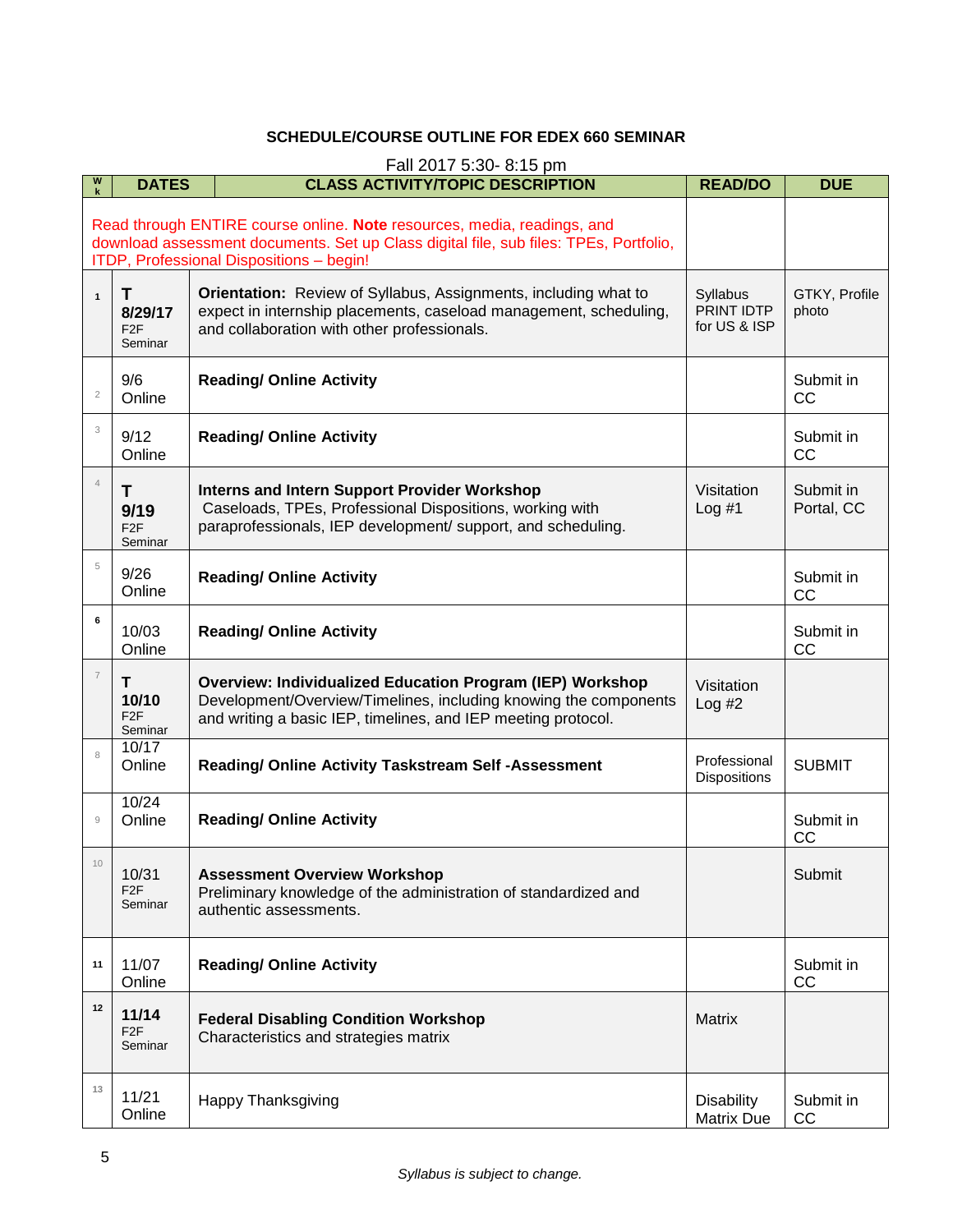| 14 | T 11/28<br>F2F<br>Seminar             | <b>Teacher Performance Expectations (TPEs) Workshop</b><br>Discussion and entries.                                                                 | Visitation<br>Log#3      | Submit  |
|----|---------------------------------------|----------------------------------------------------------------------------------------------------------------------------------------------------|--------------------------|---------|
| 15 | T 12/6<br>F <sub>2</sub> FSemin<br>ar | <b>Individualized Transition Develop Plan (ITDP)</b><br><b>Professional Portfolio</b><br>Discussion and entries.<br>Breadth of Experience entries. | <b>ITDP</b>              | Submit! |
| 16 | 12/12                                 | Finals Week – No class                                                                                                                             | <b>Final Submissions</b> |         |

# **COURSE REQUIREMENTS AND GRADED COURSE COMPONENTS**

<span id="page-6-0"></span>

| <b>Assignment</b>                                                 | <b>Points</b> |  |
|-------------------------------------------------------------------|---------------|--|
| Data & Photo in CC (GTKY-Getting to Know You) (Indiv)             |               |  |
| Support Provider/Intern Collaboration Assignment (Indiv)          |               |  |
| Three Breadth of Experience Reflections & Visitation Logs         | 15            |  |
| Overview of Assessments Workshop (Group)                          | 10            |  |
| Overview of Fed Disabling Conditions Matrix Workshop (Group)      | 15            |  |
| Preliminary TPE Development Workshop (Group)                      | 10            |  |
| Preliminary Individual Transition Development Plan (ITDP)         | 10            |  |
| Professional Dispositions Summative Assessment (Taskstream-Indiv) | 5             |  |
| Attendance, Participation, Collaboration (3 pts/session- (Indiv)  |               |  |
| <b>Raw Point Scale</b>                                            | 100           |  |

# <span id="page-6-1"></span>**Course Assignments – Detail provided inside the Cougar Course**

# <span id="page-6-2"></span>**Grading Standards**

Grades are earned on a pass/fail basis. All Assignments, professional dispositions, group participation Employment Portfolio MUST be of excellent quality in order to pass this course and be recommended for a credential. In this instance, candidates may interpret this in terms of earning a strong A or failing the course.

# <span id="page-6-3"></span>**Final Exam Statement**

Due to the intense nature of this course, and the multiple assessments administered, there will be no formal Final Exam. Attendance at all cohort events are considered part of the final examination for every candidate.

# <span id="page-6-4"></span>**School of Education/Course Attendance Policy**

Due to the dynamic and interactive nature of courses in the School of Education, all candidates (course participants) are expected to attend all classes and participate actively. At a minimum, candidates (course participants) must attend more than 80% of class time, or s/he may not receive a passing grade for the course at the discretion of the instructor. Individual instructors may adopt more stringent attendance requirements. Should the candidate (course participants) have extenuating circumstances, s/he should contact the instructor as soon as possible. *(Adopted by the COE Governance Community, December, 1997).*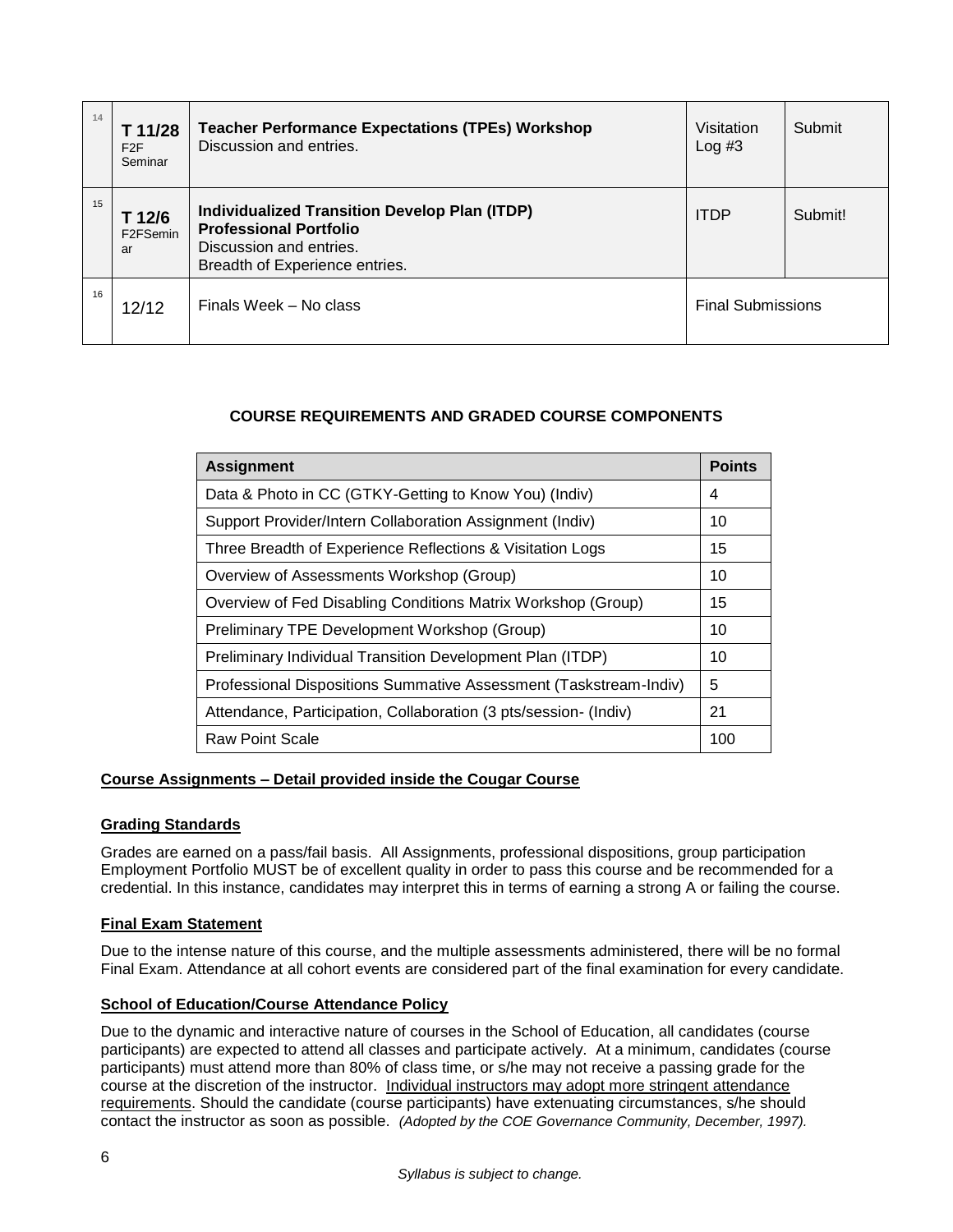# <span id="page-7-0"></span>**Policy on Late/Missed Work**

All instances of work submitted late must be discussed with the instructor in order to earn credit.

## <span id="page-7-1"></span>**Student Collaboration Policy**

This cohort has established a code of Norms that has been curated and agreed upon by all candidates. This agreement includes engaged and intentional group work in base groups and other groups as determined by the cohort and by the instructor. Collaborative skills include respectful and effective interactions among group members, accountability for all assigned group roles. This extends to supportive, helping relationships that extend beyond typical group work, and embrace true cooperative group functioning. These interactions are reflected in the Professional Disposition Rubric and resulting score.

## **GENERAL CONSIDERATIONS**

## <span id="page-7-3"></span>**CSUSM Academic Honesty Policy**

Students will be expected to adhere to standards of academic honesty and integrity, as outlined in the Student Academic Honesty Policy. All assignments must be original work, clear and error-free. All ideas/material that are borrowed from other sources must have appropriate references to the original sources. Any quoted material should give credit to the source and be punctuated accordingly.

Academic Honesty and Integrity: Students are responsible for honest completion and representation of their work. Your course catalog details the ethical standards and penalties for infractions. There will be zero tolerance for infractions. If you believe there has been an infraction by someone in the class, please bring it to the instructor's attention. The instructor reserves the right to discipline any student for academic dishonesty, in accordance with the general rules and regulations of the university. Disciplinary action may include the lowering of grades and/or the assignment of a failing grade for an exam, assignment, or the class as a whole. Incidents of Academic Dishonesty will be reported to the Dean of Students. Sanctions at the University level may include suspension or expulsion from the University.

#### Refer to the full Academic Honesty Policy at: [http://www.csusm.edu/policies/active/documents/Academic\\_Honesty\\_Policy.html](http://www.csusm.edu/policies/active/documents/Academic_Honesty_Policy.html)

# <span id="page-7-4"></span>**Plagiarism**

<span id="page-7-2"></span>.

As an educator, it is expected that each candidate (course participant) will do his/her own work, and contribute equally to group projects and processes. Plagiarism or cheating is unacceptable under any circumstances. If you are in doubt about whether your work is paraphrased or plagiarized see the Plagiarism Prevention for Students website [http://library.csusm.edu/plagiarism/index.html.](http://library.csusm.edu/plagiarism/index.html) If there are questions about academic honesty, please consult the University catalog.

### <span id="page-7-5"></span>**Students with Disabilities Requiring Reasonable Accommodations**

Students with disabilities who require reasonable accommodations must be approved for services by providing appropriate and recent documentation to the Office of Disabled Student Services (DSS). This office is located in Craven Hall 4300, and can be contacted by phone at (760) 750-4905, or TTY (760) 750- 4909. Students authorized by DSS to receive reasonable accommodations should meet with their instructor during office hours or, in order to ensure confidentiality, in a more private setting.

# <span id="page-7-6"></span>**Credit Hour Policy Statement**

### Per the University Credit Hour Policy:

"Courses with face-to-face instruction (including activity and laboratory modes of instruction) must ensure that students understand that they are expected to spend a minimum of two hours outside of the classroom each week for each unit of credit engaged in learning. (Note that for courses with a "lecture" mode of instruction over an entire semester, each unit of credit corresponds to an 'hour' of class-time and two hours of student learning outside of class. For activity and laboratory modes of instruction, depending on the particular instructional mode, each unit of credit corresponds to two or three 'hours' of class-time, and two